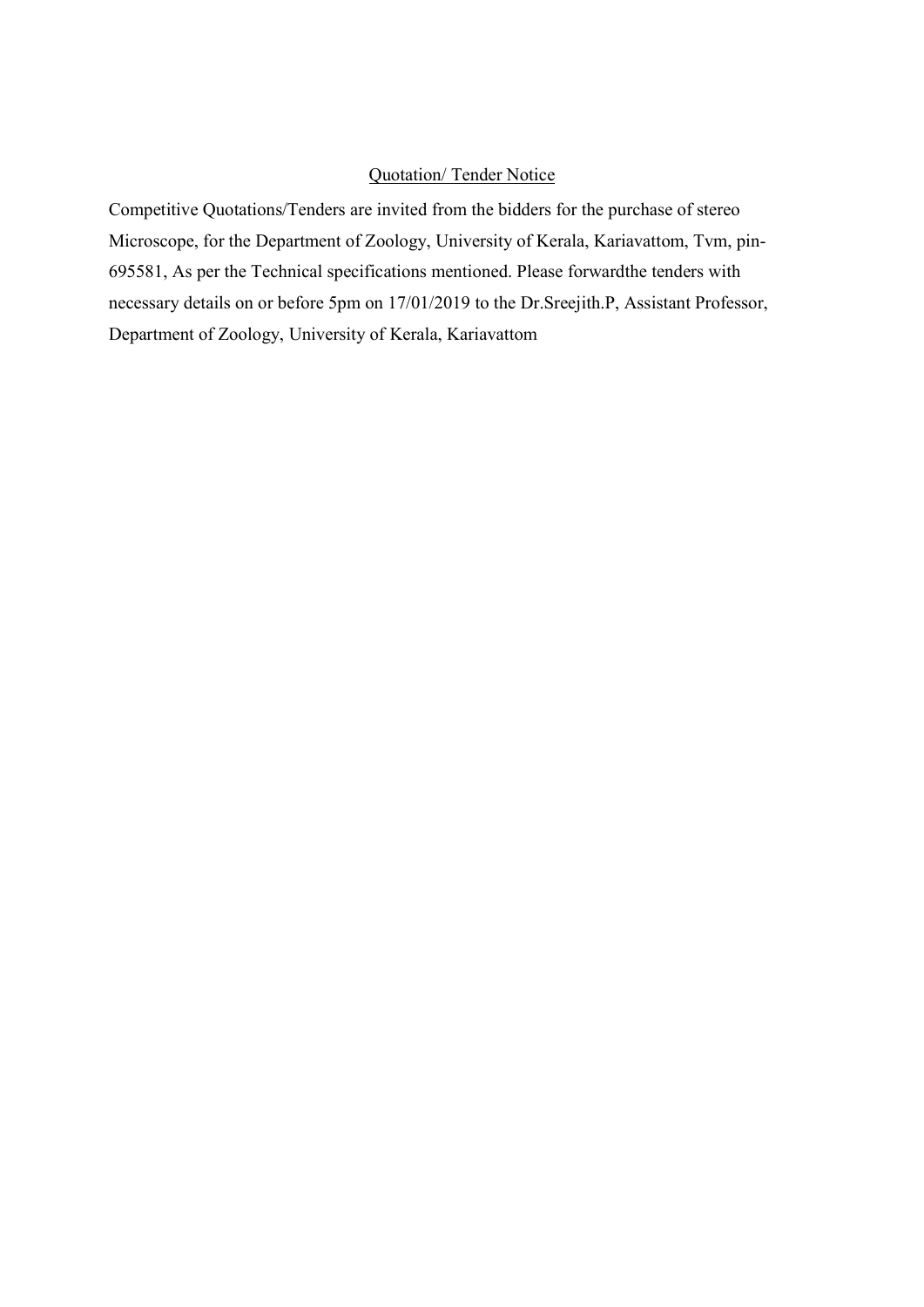## Technical Specifications

Optical System - Greenough/Galilean

Magnification - 6:1, Zoom

Zoom Objective -  $0.8 \times -5 \times$ , with click stops at 1x, 2x, 3x, 4x and 5x

Eyepieces - WF 10x/22mm

Diopter Correction - ±5 diopters

IPD - 50-100 mm

Maximum Specimen Height - 1.4" (35 mm)

Working distance – 110mm

Base Size - 290X 245X60mm

Magnification Range - 8x to 100x

Illumination bottom 3.5V/1W LED light, light adjustable separately

Object field diameter - 4.4 to 27.50 mm

Eye guards - Foldable

Auxiliary Objectives - 0.5x, 1.5x, 2x

Reticules - For length measurement & counting

Warranty– 2year

Battery Backup – 1 hour

Acrylic HumidificationChamber

## Camera specification

Sensor - 2.38 MP IMX236 (C)

Sensor Size - 1/2.8" (5.5x3.4)

Pixel Size - 2.8 x 2.8 um

FPS/Resolution - 60/1920X1080 (HDMI)30/1920X1080 (USB)

Capture Resolution- 2.36 MP (1980x1080) in HDMI Mode

Operating Temperature - 10~ 50(in Cent degree)

Storage Temperature - -20~ 60 (in Cent degree)

Operating Humidity - 30~80%RH